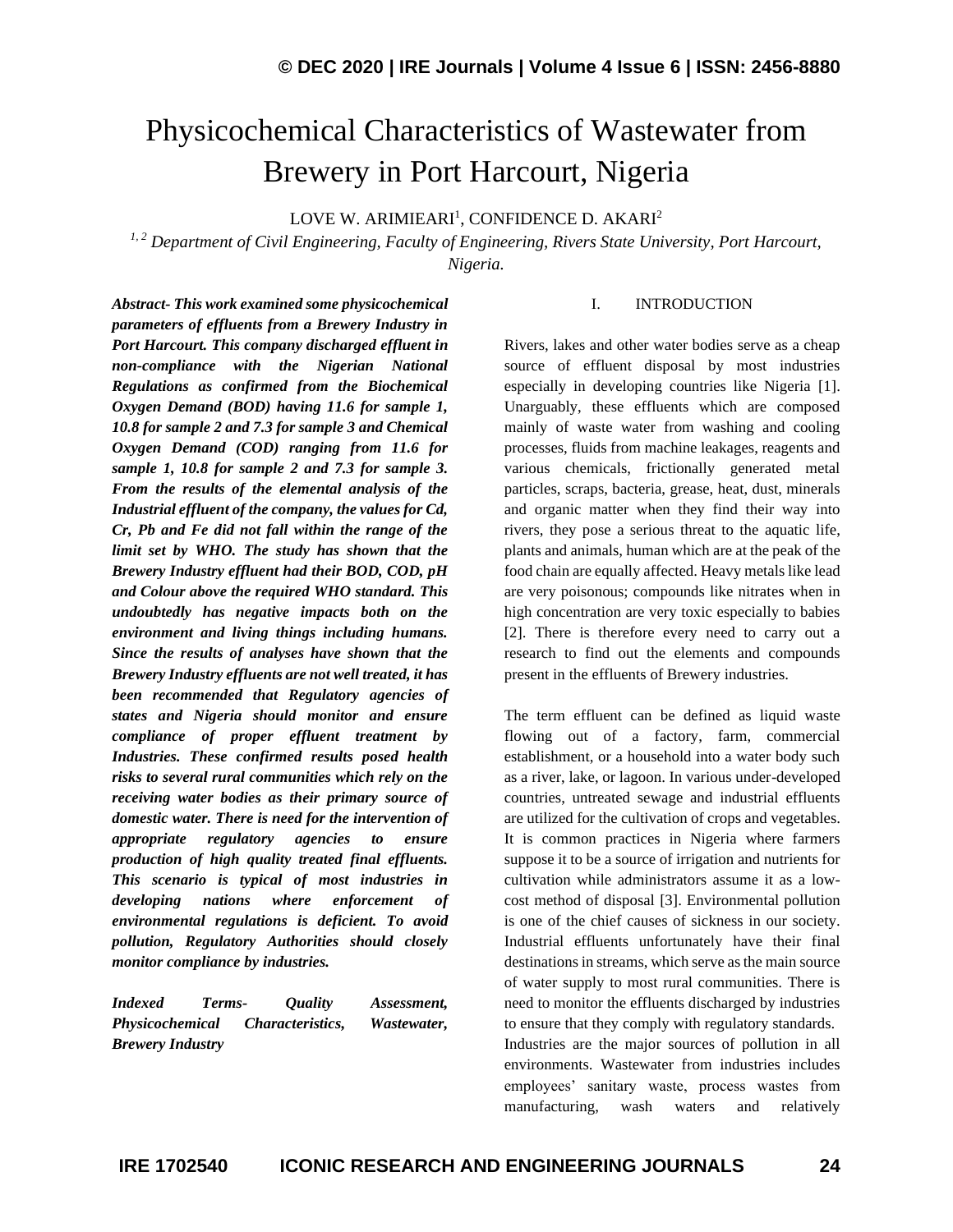uncontaminated water from heating and cooling operations. High levels of pollutants in wastewater systems causes an increase in biological oxygen demand (BOD), chemical oxygen demand (COD), total dissolved solids (TDS), total suspended solids (TSS), toxic metals such as Cd, Cr, Ni and Pb and faecal coli form and hence make such water unsuitable for drinking, irrigation and aquatic life [4]. Irrigation water that contains a certain ion at the concentration above threshold value can cause plant toxicity problem. It can result in impaired growth, reduced yield, change in morphology of plants and even its death. These heavy/trace metals when taken with plants by human can enter into human cell and cause different health impacts [5]. The problem of the industry's treatment plant also may cause the wastewater as well as the sediment to accumulate pollutants discharged from the plant. Due to this, this study will attempt to overcome the above problems which may come from improper treatment of the wastewater from Brewery Industry.

Water pollution, particularly surface water results from all activities of man involving indiscriminate waste disposal from industry such as effluents into waterways, waste, agricultural waste, and all forms of man's activities that results in contamination of the surface water. Pollution is caused when a change in the physical, chemical or biological condition in the environment harmfully affect quality of human life including other animals' life and plant [6]. Industrial, sewage, municipal wastes are been continuously added to water bodies hence affect the physicochemical quality of water making them unfit for use of livestock and other organisms [7]. Industrial effluent is unwanted water generated from industrial activities and are inappropriately discharged into the environment or receiving stream. Its characteristics provide basic information about the integrity of the rivers and streams into which they are discharged. Effluent discharge into the environment with enhanced concentration of nutrient, sediment and toxic substances may have a serious negative impact on the quality and life forms of the receiving water body when discharge untreated or partially treated [8]. Water pollution by effluent has become a question of considerable public and scientific concern in the light of evidence of their extreme toxicity to human health and to biological ecosystems [9]. The occurrence of heavy metals in industrial and municipal sewage effluents constitute a major source of the heavy metals entering aquatic media.

The world health organization [10] and other concerned organization including local organizations have established international standard of chemical bacteria quality for portable drinking water and other water uses as an aid to the improvement of safe sanity quality. Exposure to Lead causes a variety of health effects, and affects children in particular. Water is rarely an important source of lead exposure except where lead pipes, for instance in old buildings, are common. This is non-essential for plants and animals and is toxic by ingestion-being a cumulative poison, producing damaging effects on the kidney, liver, tissues, blood vessels, nervous system and depresses sperm count.

Therefore, for evaluating present and future sustenance of the surface water for social-economic growth (since the pollution of water in a place can lead to the contamination of water body at other remote regions), the level or concentration of physicochemical parameters which determines the use of particular water must be periodically monitored.

Brewery, the alcohol producing industry, is one of the major polluting industries. It involves the making of fermented alcoholic beverages, such as beer and ale from cereal grains. There are two major steps involved in the process of malting and brewing. Brewery wastes are composed mainly of liquor pressed from the wet grain and wash water from the various departments. After the distillation of the alcohol process, the residue remains is referred to as "distillery slops", or "still bottoms". The brewing industry consumes much water about 10 gallons of processed water / gallon of product. The Biochemical Oxygen Demand levels are quite high, as are the total solids, typically about half the BOD and over 90% of the suspended solids are generated in the brewing operation. There are also solid wastes spent grains hop and sludge's, which are formed in this and the malting steps that must be disposed off. Disposal of such effluent without any prior treatment into water courses causes serious pollution problems [11]. Such wastes when discharged into open drain undergo aerobic decompositions and create obnoxious odorous conditions. The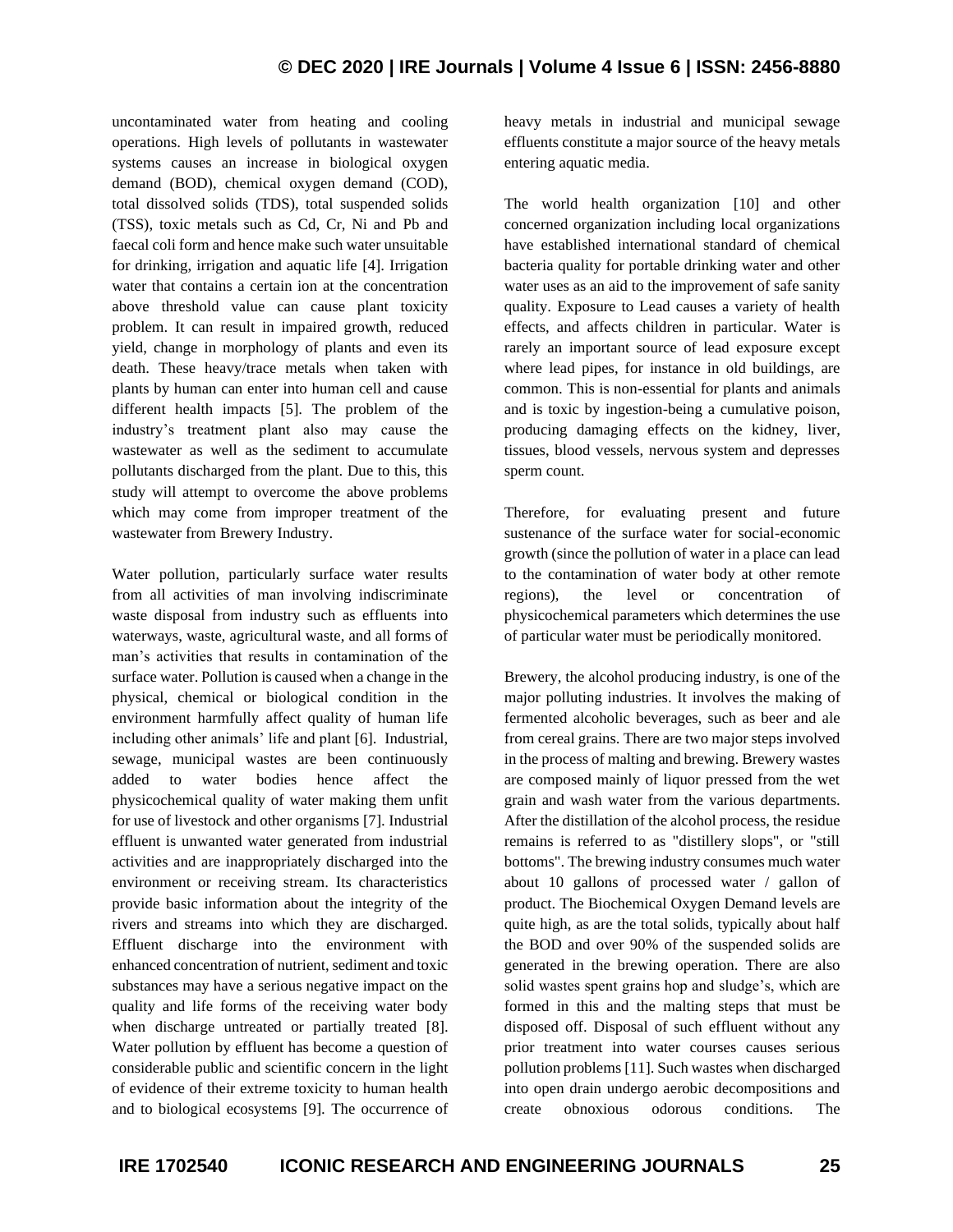indiscriminate disposal of untreated wastewater into water courses or into land invariably pollutes the ecosystem [12]. It also poses adverse effects to the aquatic fauna and flora and also to the ground water. Hence treatment of brewery effluent is a very important consideration before its disposal.

Though there are many physical and chemical treatment methods available, scientists have found that in managing certain wastes, the best option is the biological treatment which is more efficient and consumes no energy [13]. Since the complete degradation of organic chemicals in the natural ecosystem is primarily carried out by biological methods, bio technological application uses biological method or their enzymes for waste treatment [11]. Degradation of industrial effluents using microbes, Eichhornia sp and Perna viridis were carried out by many researchers [14].

Taste and odours are subjective properties which are difficult to measure. The unpleasant smells associated with polluted rivers/streams are due to the decomposition of organic compounds of nitrogen, phosphorus and sulfur. Humans and other animals have developed senses that enable them to evaluate the portability of water by avoiding water that is too salty or putrid [15].

The alkalinity of water is a measure of its capacity to neutralize acids. Although alkalinity is primarily a term invented by oceanographers [16]. It is also used by hydrologists to describe temporary hardness. Moreover, measuring alkalinity is important in determining a stream's ability to neutralize acidic pollution from rainfall or wastewater. It is one of the best measures of the sensitivity of the stream to acid inputs [17]. Although not all organic matter is biodegradable, the BOD test is still the widely accepted method of measuring organic matter. The BOD indicates the pollution of water by oxygen depletion [18].

## II. MATERIALS AND METHODS

## A. Description of Study Area

International brewery is located in Trans-amadi, Port Harcourt, Nigeria. Port Harcourt City is situated in the east of Rivers State, while Rivers State is a coastal city

located in the Niger Delta region of Nigeria. It covers an area of about  $2600 \text{ km}^2$  with a population of  $1,382$ 592 according to the 2006 Nigerian census. The annual mean temperature ranges from 22 to 32. The alternate effects of the tropical maritime and continental air mass produce two distinct seasons namely, wet and dry. The hot and humid tropical climate promotes biodegradation of wastes.

# B. Water Sampling

The wastewater from the international brewery from Port Harcourt was collected from three (3) different points. Sample one (1) was taken from the untreated plant, sample two was taken after it has been treated and sample three was taken at the point of discharge. It was collected with 250 ml polyethylene bottles which were washed with detergent and rinsed with distilled water. Samples were analysed immediately and kept in the refrigerator in pre-rinsed plastic containers having airtight plastic covers for preservation. The parameters tested are: pH, Turbidity, Odour, Colour, Temperature (°C), Total Suspended Solid (TSS), Total hardness (TH), Total Dissolve Solids (TDS), Dissolved Oxygen (DO), Sulphate (SO<sup>4</sup> – ), Biochemical Oxygen Demand (BOD), Chemical Oxygen Demand (COD), Chromium (Cr), Chloride (Cl), Cadmium (Cd), Iron (Fe) and Lead (Pb), Oil and grease. Analysis of the metals Pb, Cr, Fe and Cd were done using atomic absorption spectrometer. Atomic Absorption spectrophotometer was used to determine the concentration of each heavy metal under specific wavelengths. The samples (100 ml each) were digested with 5ml of nitric acid  $(HNO<sub>3</sub>)$  to liberate organic molecule from the samples, and heated at the temperature range of 45°C to 65°C before being taken to sensitive laboratory. Chemical parameters were detected through different titrations applicable to each variable. The results obtained were compared with stipulated standard set by World health organization [10].

# C. Methods

The adopted methods of analyses for the examination of all parameters in wastewater were in accordance with the procedure recommended in standard Methods for the examination of wastewater [19]. All samples were analysed for selected physical, chemical and heavy metals parameters.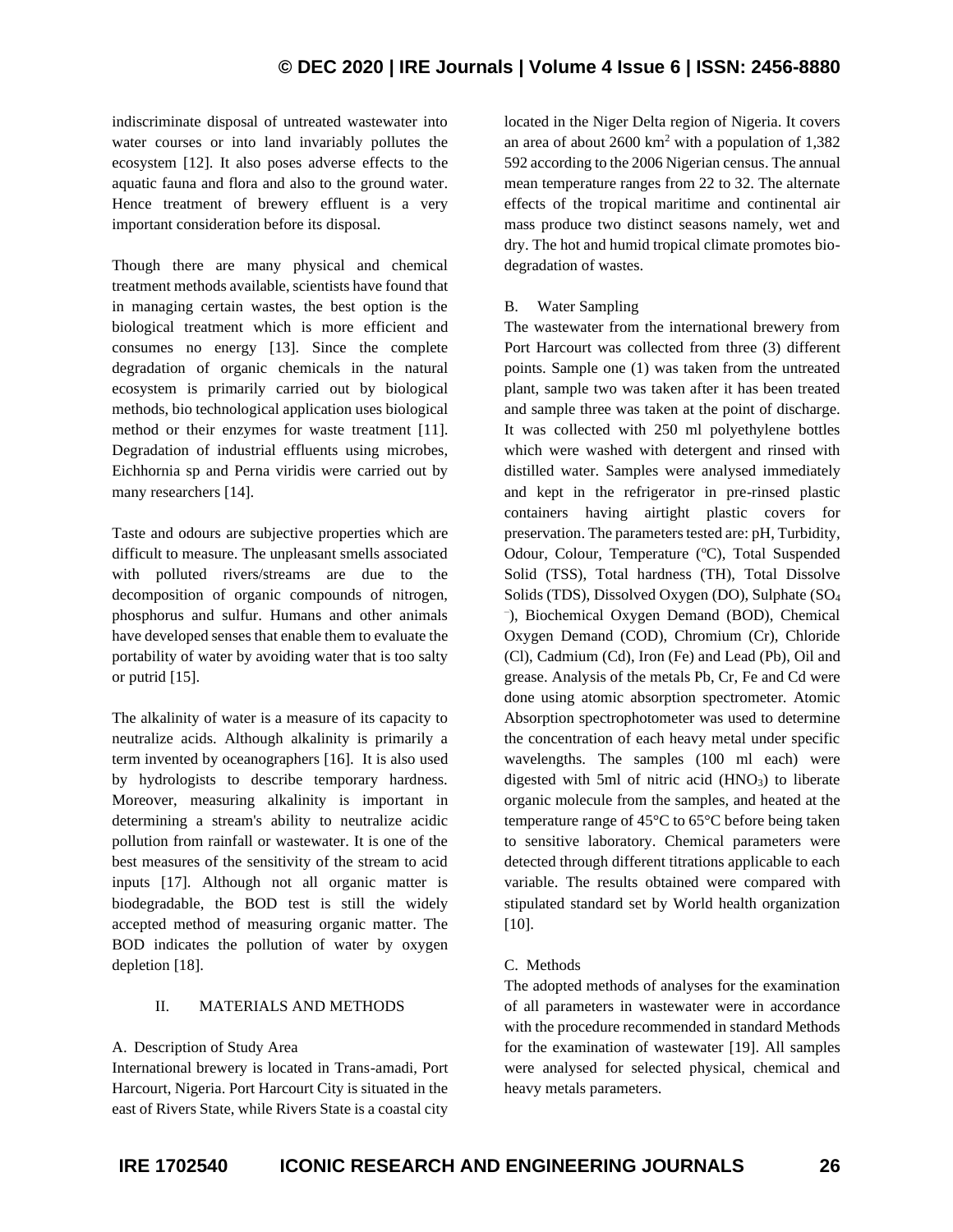# **© DEC 2020 | IRE Journals | Volume 4 Issue 6 | ISSN: 2456-8880**

#### III. RESULTS AND DISCUSSION

Table 1. The values obtained are compared with WHO standard.

#### A. Results

The results of the physicochemical parameters obtained from the brewery effluent are summarized in

| S/N            | Parameters             | Sample 1     | Sample 2       | Sample 3       | <b>WHO</b> [10] |
|----------------|------------------------|--------------|----------------|----------------|-----------------|
| 1              | Odour                  | Beer         | Beer           | Slight sweet   | Odourless       |
| $\overline{2}$ | Colour                 | <b>Brown</b> | Slightly Brown | Slightly brown | Colourless      |
| 3              | Turbidity (NTU)        | 0.343        | 0.272          | 0.128          | $5^{\circ}$     |
| 4              | pH                     | 8.5          | 5.5            | 9.0            | 8.5             |
| 5              | $TDS$ (mg/l)           | 6.25         | 2.5            | $\Omega$       | 1000            |
| 6              | $TSS$ (mg/l)           | 65           | 45             | 15             | 1000            |
| 7              | Total Hardness (mg/l)  | 200.00       | 20.00          | 40.00          | 100             |
| 8              | Chloride ion (mg/l)    | 30           | 20             | 40             | 250             |
| 9              | $Cr$ (ppm)             | 7.0048       | 4.2454         | 1.8901         | 0.05            |
| 10             | Fe (ppm)               | 2.80673      | 1.63544        | 1.38241        | 0.003           |
| 11             | Pb (ppm)               | 1.16134      | 2.28910        | 1.09318        | 0.03            |
| 12             | Cd (ppm)               | 0.37490      | 0.13692        | 0.15083        | 0.003           |
| 13             | NO <sub>3</sub> (mg/l) | 6.068        | 0.596          | 0.196          | 0.03            |
| 14             | Oil and grease (mg/l)  | 75.00        | 5.00           | 10.00          | 10              |
| 15             | $SO_4^{2-}$ (mg/l)     | 0.37         | 0.32           | Nil            | 250             |
| 16             | DO(mg/l)               | 6.3          | 4.2            | 6.9            | 100             |
| 17             | BOD (mg/l)             | 11.6         | 10.8           | 7.3            | 2               |
| 18             | $COD$ (mg/l)           | 146.42       | 120.53         | 98.34          | 80              |

#### Table 1: Physicochemical Results of Samples.

#### B. Discussion of Results

The result of the physicochemical analysis of the industrial effluents (Table 1) showed a wide variation in comparison with the approved standard set by World Health Organization (WHO).

The results obtained shows that Brewery effluent has odour in it from the three samples and did not reach the standard set by WHO (odourless). The effluent too also contain colour from the three samples which did not conform to the standard set by WHO (colourless). The Turbidity of the effluent of the Brewery industry was well below the standard set by WHO 5mg/l.

The pH value of the Brewery effluent at the point of discharge (9.0) indicates high alkalinity compared with WHO approved limit of 8.5, the slight acidity of the effluent in sample 2 was probably due to high concentration of hydrogen ion [H+] at the point of discharge. When effluent with low pH have their ways into water bodies, it causes growth inhibition of bacteria species in the receiving water body. The ineffectiveness of the effluent treatment plant of the Brewery industry could be attributed to the high acidity of their effluent.

The BOD values of the company exceeded the WHO approved limit of 2mg/L. High BOD values are hazardous for the survival of the aquatic biota in the receiving stream because oxygen is utilized by aquatic species to oxidize organic matter. The value of Total Dissolved Oxygen (TDS) for the Brewery industry is within the limit stated by WHO 1000mg/l. Chemical Oxygen Demand (COD) for the Brewery effluent was high (more than two times the WHO limit of 80mg/l). This showed that the effluent was seriously contaminated with organic pollutants, since COD is indirectly used to measure the number of organic compounds in water.

The resources of NO<sub>3</sub> come from oxidation of other form of nitrogen like ammonic, nitrite, to nitrate. In the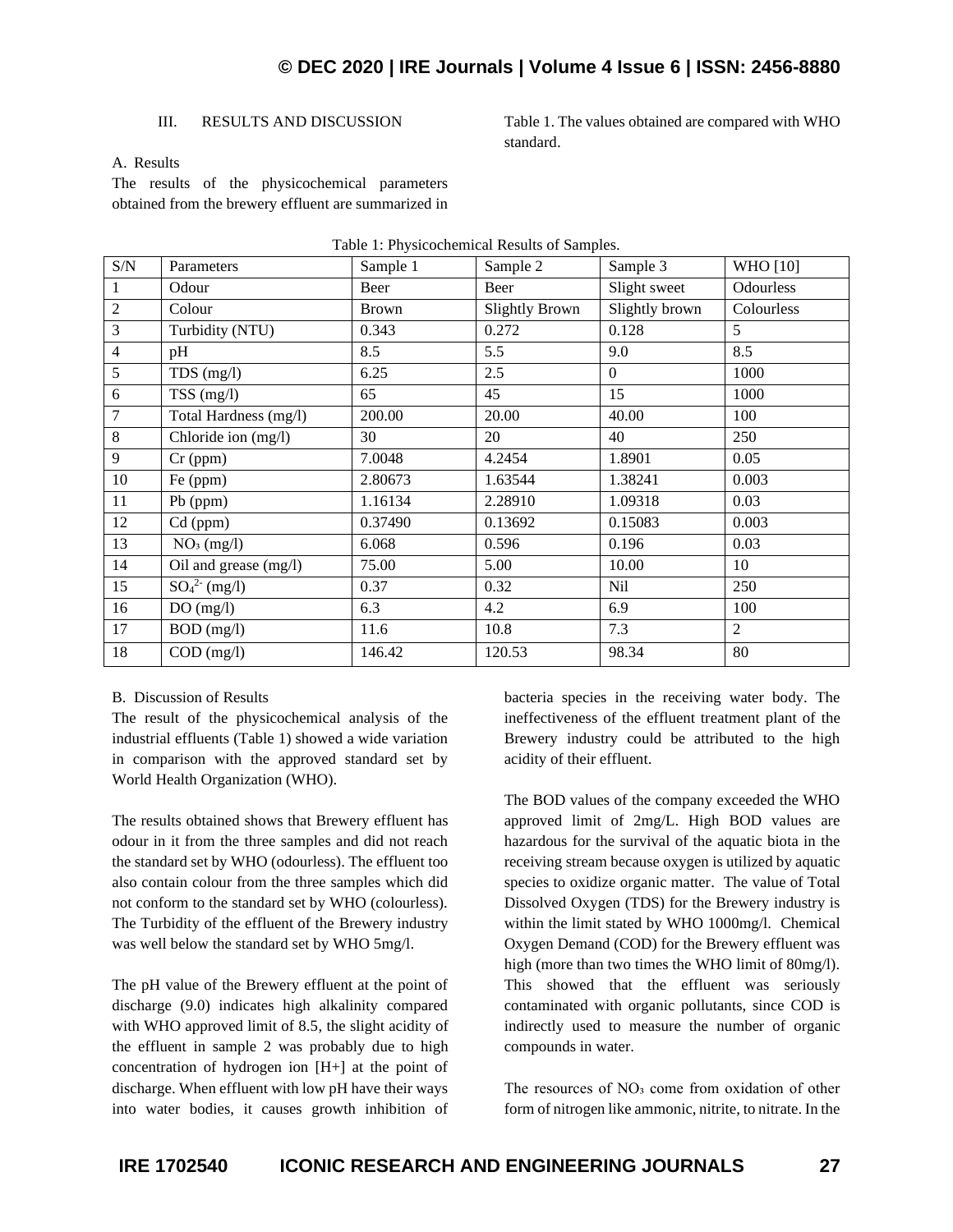# **© DEC 2020 | IRE Journals | Volume 4 Issue 6 | ISSN: 2456-8880**

present study the concentration of NO<sub>3</sub> for Brewery effluent after treatment fall within the approved limit set by WHO (0.03 mg/l) as shown in Table 1. The Brewery effluent recorded very low dissolved oxygen (DO), because it carried inorganic and organic matter and in decomposition of organic matter DO was consumed by microorganisms.

The value of Total Dissolved Oxygen (TDS) for the Brewery Effluent is within the limit stated by WHO (1000 mg/L). TDS is a measure of the combined content of all organic and inorganic substances contained in water.

The hardness of the industrial effluent was 200mg/l from the untreated plant of the Brewery industry. Hardness was very high compared with the 100mg/l permissible limit for drinking water set by WHO, after treatment it reached the limit set by WHO. Hard drinking water is generally not harmful to health, but can cause calcification of taps, boilers, kettles and other equipment used for handling water.

The  $SO_4^2$  ion concentration in the studied wastewater samples was found to be within the permissible limit set by WHO which is 250 mg/L. The value obtained from wastewater collected from the 3 samples for TSS is within the permissible limit set by WHO. If this wastewater is applied directly to agricultural field or discharged into rivers and stream, this could make it unsuitable for aquatic life. For the total dissolved solids (TDS), values obtained for all samples assayed were within the permissible limit which is 1000mg/L. From the analysis high value of chromium was found in the Brewery Effluent which is not up to the standard which is 0.05ppm.

High Concentration of Cadmium was obtained compared to WHO permissible limit of 0.00ppm. Cadmium causes respiratory and kidney problems. The concentration of Pb in discharges of Brewery effluent was high compared to the WHO standard From the analysis the concentration of Iron from the Brewery Effluent was high compared to the standard set by WHO as shown in Table 1.

# IV. CONCLUSION AND RECOMMENDATIONS

#### A. Conclusion

The study has shown that the Brewery Industry effluent had their BOD, COD and Colour above the required WHO standard. This undoubtedly has negative impacts both on the environment and living things including humans. This investigation has demonstrated that the effluent from the International Brewery in Port Harcourt is polluting the environment; even though most of the parameters investigated were within acceptable effluent quality limits.

#### B. Recommendations

Based on the outcome of this study, the following recommendations are necessary:

- i It is recommended that International Brewery has to improve by correcting their treatment process.
- ii The Municipal community is also advised to institute sensitization meetings with the promoters of this industry on proper wastewater handling and treatment. Penalties for pollution should be proportional to the degree of pollution.
- iii Since the results of analyses have shown that the Brewery Industry effluent are not well treated, it has been recommended that Regulatory agencies of states and Nigeria should monitor and ensure compliance of proper effluent treatment by industries.
- iv Since industries cannot be isolated from national development, there is no way it can be stated here that industry should be stopped for operations. It is obvious from the discussion that enough attention has not been paid to the environmental sector, which is the basis of good environmental quality in Port Harcourt. Dissemination of environmental health related information to create awareness about the dangers involve in environmental degradation, if not taking proper care of and enforcement of all the environmental management policies.
- v This study shows that wastewater treatment before disposal, should be taken as serious as possible.